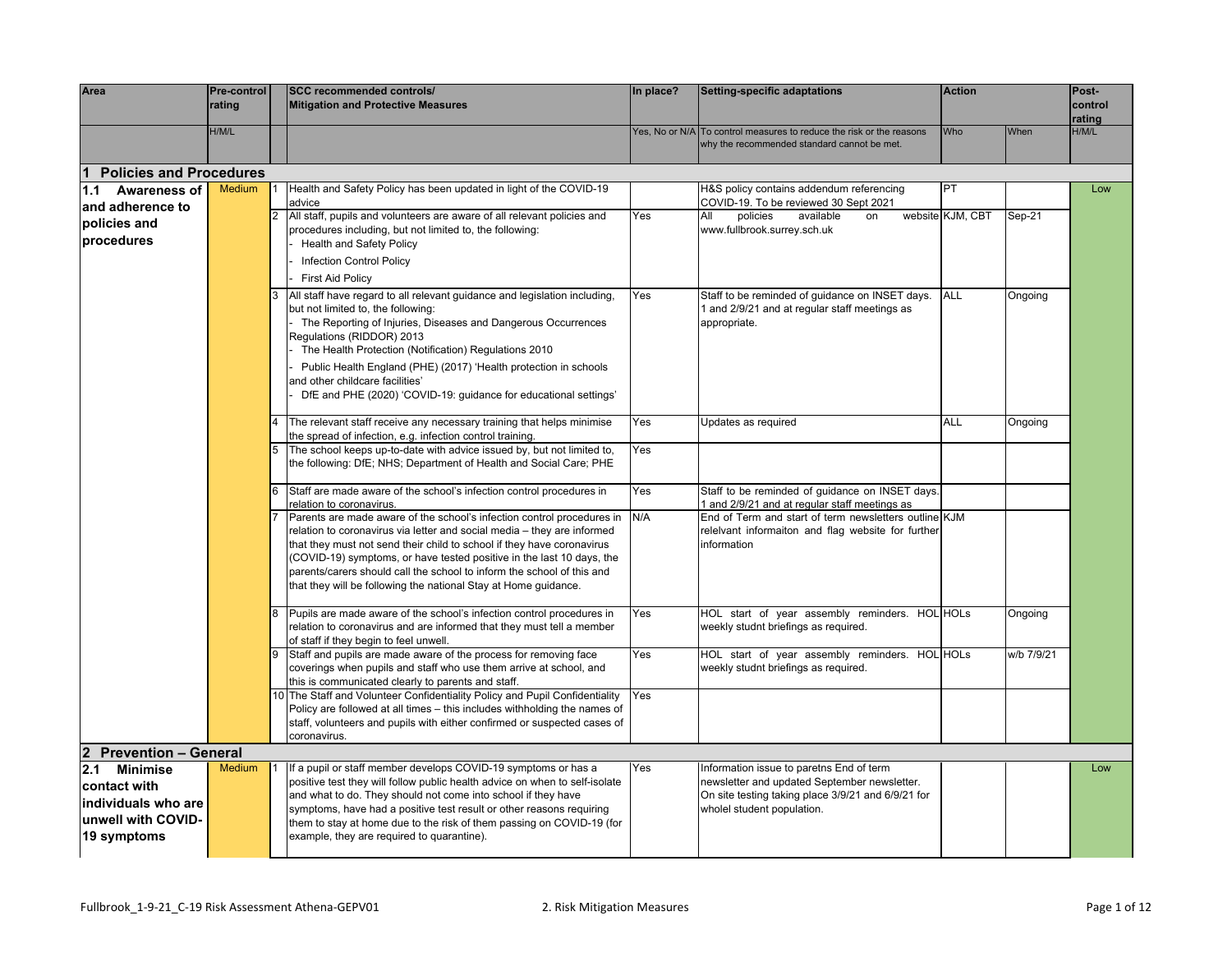|    | If anyone in the school develops COVID-19 symptoms, however mild,<br>they will be sent home and they should follow public health advice.                                                                                                                                                                                                                                                                                                                    | Yes        | Reception staff trained in assessing symptoms<br>and decision making regarding sending home. All<br>staff alert to potential symptoms. | Reception<br>team. ALL                                |            |
|----|-------------------------------------------------------------------------------------------------------------------------------------------------------------------------------------------------------------------------------------------------------------------------------------------------------------------------------------------------------------------------------------------------------------------------------------------------------------|------------|----------------------------------------------------------------------------------------------------------------------------------------|-------------------------------------------------------|------------|
|    | For everyone with symptoms, they should avoid using public transport<br>and, wherever possible, be collected by a member of their family or<br>household.                                                                                                                                                                                                                                                                                                   | Yes        |                                                                                                                                        |                                                       |            |
| 4  | If a pupil is awaiting collection, they should be left in a room on their<br>own if possible and safe to do so. A window should be opened for fresh<br>air ventilation if possible. Appropriate PPE should also be used if close<br>contact is necessary, further information on this can be found in the<br>use of PPE in education, childcare and children's social care settings<br>guidance. Any rooms they use should be cleaned after they have left. | Yes        | COVID medical room for those with COVID<br>symptoms ONLY. Cleaning protocol on place for<br>room following dismissal of student.       | Reception,<br>site team.                              | Ongoing    |
| 5  | The household (including any siblings) should follow the PHE stay at<br>home guidance for households with possible or confirmed coronavirus<br>(COVID-19) infection                                                                                                                                                                                                                                                                                         | Yes        | Updated letter on advice for paretns tp be<br>reissued by 30/9/21                                                                      | DS, KJM                                               | 30/09/2021 |
| 6  | If anyone in the school becomes unwell with a new, continuous cough<br>or a high temperature, or has a loss of, or change in, their normal<br>sense of taste or smell (anosmia), they are sent home and advised to<br>follow 'stay at home: guidance for households with possible or<br>confirmed coronavirus (COVID-19) infection'.                                                                                                                        | Yes        |                                                                                                                                        | Rception,<br>HOL, DS,<br>pastoral<br>support<br>team. | Ongoing    |
|    | Everyone will wash their hands thoroughly for 20 seconds with soap<br>and running water or use hand sanitiser after any contact with<br>someone who is unwell. The area around the person with symptoms<br>must be cleaned with normal household disinfectant after they have left<br>to reduce the risk of passing the infection on to other people. See the<br>COVID-19: cleaning of non-healthcare settings guidance.                                    | Yes        |                                                                                                                                        | <b>ALL</b>                                            | Ongoing    |
| 8  | PPE will be worn by staff caring for the child while they await collection<br>(such as for a very young child or a child with complex needs). More<br>nformation on PPE use can be found in the safe working in education,<br>childcare and children's social care settings, including the use of<br>personal protective equipment (PPE) quidance.                                                                                                          | Yes        |                                                                                                                                        | Reception,<br>All                                     | Ongoing    |
| 9  | In an emergency, call 999 if someone is seriously ill or injured or their<br>life is at risk. Anyone with coronavirus (COVID-19) symptoms should<br>not visit the GP, pharmacy, urgent care centre or a hospital.                                                                                                                                                                                                                                           | Yes        |                                                                                                                                        | reception,<br>ALL                                     | Ongoing    |
|    | 10 Any members of staff who have helped someone with symptoms and<br>any pupils who have been in close contact with them do not need to go<br>home to self-isolate unless they develop symptoms themselves (in<br>which case, they should arrange a test) or they have been requested to<br>do so by NHS Test & Trace.                                                                                                                                      | Yes        |                                                                                                                                        | <b>ALL</b>                                            | Ongoing    |
|    | The Infection Control Policy and Cleaning in non-healthcare settings<br>quidance to be followed to clean the area.                                                                                                                                                                                                                                                                                                                                          | Yes        |                                                                                                                                        | site team                                             | ongoing    |
|    |                                                                                                                                                                                                                                                                                                                                                                                                                                                             |            |                                                                                                                                        |                                                       |            |
| 13 | 12 Any medication given to ease the unwell individual's symptoms, e.g.<br>paracetamol, is administered in accordance with the Administering<br><b>Medications Policy</b><br>Spillages of bodily fluids, e.g. respiratory and nasal discharges, are                                                                                                                                                                                                          | Yes<br>Yes | See medical policy                                                                                                                     |                                                       |            |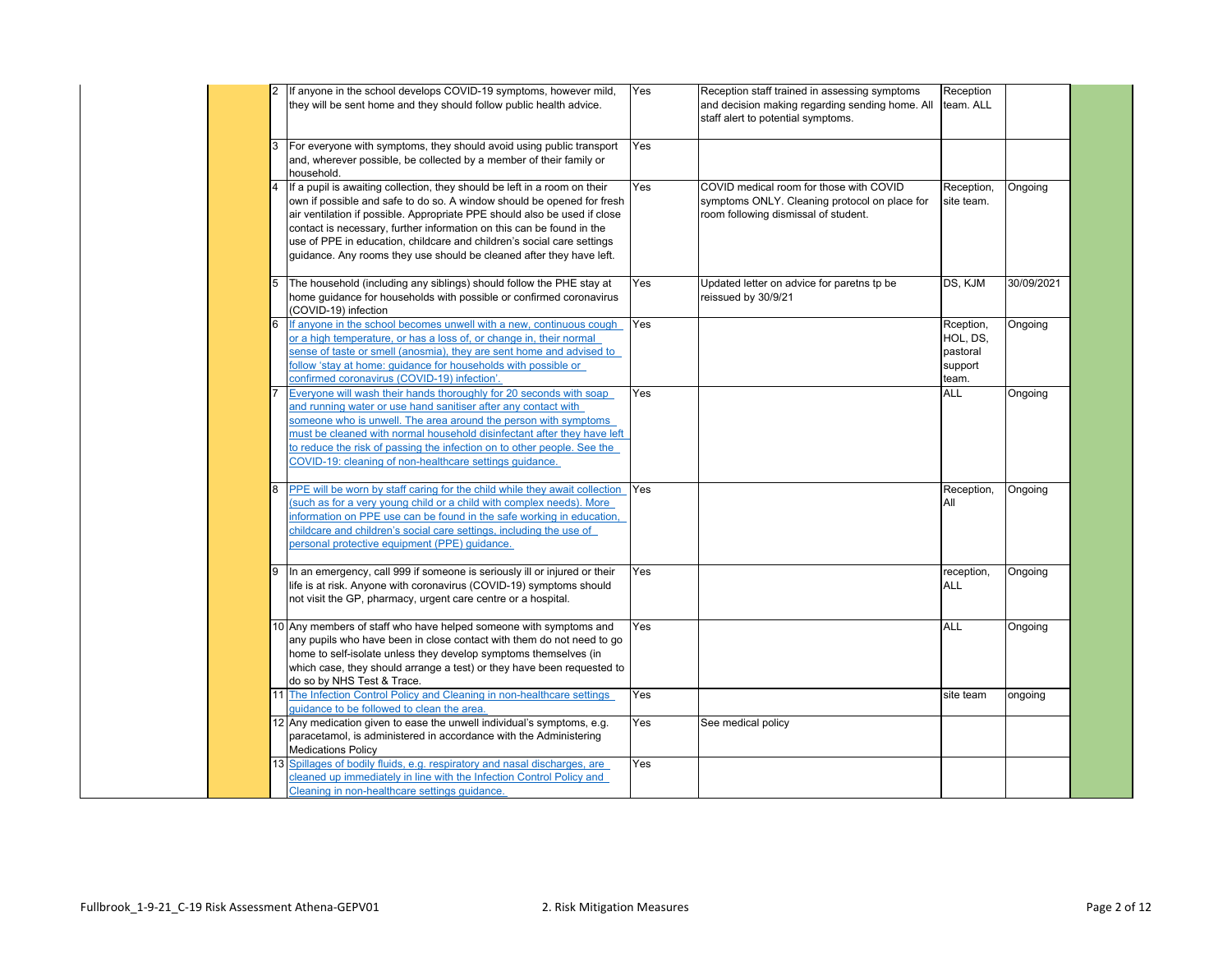| 2.2 Where           | <b>Medium</b> | From Step 4, face coverings are no longer recommended for pupils,             | Yes         | Staff to be advised to use face coverings in        | <b>KJM</b>    | 01/09/2021 | Low |
|---------------------|---------------|-------------------------------------------------------------------------------|-------------|-----------------------------------------------------|---------------|------------|-----|
|                     |               | staff and visitors either in classrooms or in communal areas.                 |             | crowded areas. Stduetns and staf to be advised      |               |            |     |
| recommended use     |               |                                                                               |             | to use face coverings on pblic transport. All to be |               |            |     |
| of face covering    |               |                                                                               |             | advised that if indicated by RHE or in reposne to   |               |            |     |
|                     |               |                                                                               |             | changes in government guidelines, wearing of        |               |            |     |
|                     |               |                                                                               |             |                                                     |               |            |     |
|                     |               |                                                                               |             | face coverings may be directed/mandatory (See       |               |            |     |
|                     |               |                                                                               |             | grey section below)                                 |               |            |     |
|                     |               |                                                                               |             |                                                     |               |            |     |
|                     |               | Pupils aged 11 and over should wear a face covering when travelling           | Yes         | Students to be advised to remove face coverings     | <b>Tutors</b> | $7/9/21 -$ |     |
|                     |               | on dedicated transport to secondary school or college.                        |             | safely on leaving public transport.                 |               | 14/9/21    |     |
|                     |               | 2.2.1 Temporary additional measures in event of outbreak                      |             |                                                     |               |            |     |
|                     |               | Face coverings will temporarily be re-introduced in communal areas            | N/A for now |                                                     |               |            |     |
|                     |               | and classrooms for pupils (aged 11 and over), staff and visitors, unless      |             |                                                     |               |            |     |
|                     |               | exempt.                                                                       |             |                                                     |               |            |     |
|                     |               | Transparent face coverings, which may assist communication with               | N/A for now |                                                     |               |            |     |
|                     |               | someone who relies on lip reading, clear sound or facial expression to        |             |                                                     |               |            |     |
|                     |               | communicate, can also be worn.                                                |             |                                                     |               |            |     |
|                     |               | Face visors or shields can be worn by those exempt from wearing a             | N/A for now |                                                     |               |            |     |
|                     |               |                                                                               |             |                                                     |               |            |     |
|                     |               | face covering but they are not an equivalent alternative in terms of          |             |                                                     |               |            |     |
|                     |               | source control of virus transmission. They should only be used after          |             |                                                     |               |            |     |
|                     |               | carrying out a risk assessment for the specific situation and should          |             |                                                     |               |            |     |
|                     |               | always be cleaned appropriately.                                              |             |                                                     |               |            |     |
|                     |               | In the event of an outbreak, Contingency framework: education and             | Yes         |                                                     |               |            |     |
|                     |               | childcare settings - GOV.UK (www.gov.uk) will be referred to in               |             |                                                     |               |            |     |
|                     |               | reimplementing the use of face coverings.                                     |             |                                                     |               |            |     |
| 2.3 Clean hands     | <b>Medium</b> | Pupils clean their hands regularly, including:                                | Yes         | Sanitiser in each classroom, at entrance to each    | <b>Tutors</b> | 07/09/2021 | Low |
| thoroughly more     |               | when they arrive at the school                                                |             | building, in canteen entrance and servery area.     |               |            |     |
| often than usual    |               | when they return from breaks                                                  |             | Stduetns encouraged to carry own hand sanitiser.    |               |            |     |
|                     |               |                                                                               |             |                                                     |               |            |     |
|                     |               | when they change rooms                                                        |             |                                                     |               |            |     |
|                     |               | before and after eating                                                       |             |                                                     |               |            |     |
|                     |               | Pupils and staff will need to wash their hands and incorporate time for       | Yes         |                                                     |               |            |     |
|                     |               | this in timetables or lesson plans.                                           |             |                                                     |               |            |     |
|                     |               | Staff working with pupils who spit uncontrollably may want more               | N/A         | Currently no students at Fullbrook in this          |               |            |     |
|                     |               | opportunities to wash their hands than other staff.                           |             | category.                                           |               |            |     |
|                     |               | Pupils who use saliva as a sensory stimulant or who struggle with             | Yes         |                                                     |               |            |     |
|                     |               | catch it, bin it, kill it' may also need more opportunities to wash their     |             |                                                     |               |            |     |
|                     |               | hands.                                                                        |             |                                                     |               |            |     |
|                     |               | Continue to help pupils with complex needs to clean their hands               | N/A         | Currently no students at Fullbrook in this          |               |            |     |
|                     |               | properly.                                                                     |             | category.                                           |               |            |     |
|                     |               | Frequent and thorough hand cleaning should now be regular practice.           | Yes         |                                                     |               |            |     |
|                     |               |                                                                               |             |                                                     |               |            |     |
|                     |               | Ensure there is enough hand washing or hand sanitiser stations                | Yes         | Sufficient stock in place.                          | site team     | Ongoing    |     |
|                     |               | available so that all pupils and staff can clean their hands regularly        |             |                                                     |               |            |     |
|                     |               |                                                                               |             |                                                     |               |            |     |
|                     |               | Supervise hand sanitiser use given the risks around ingestion - skin          | Yes         |                                                     |               |            |     |
|                     |               | friendly skin cleaning wipes can be used as an alternative                    |             |                                                     |               |            |     |
|                     |               | Building these routines into school culture, supported by behaviour           | Yes         |                                                     | All           |            |     |
|                     |               |                                                                               |             |                                                     |               |            |     |
|                     |               | expectations and helping ensure younger pupils and those with                 |             |                                                     |               |            |     |
|                     |               | complex needs understand the need to follow them                              |             |                                                     |               |            |     |
| 2.4 Good            | <b>Medium</b> | 'Catch it, bin it, kill it' approach continues to be very important, suitable | Yes         | Bins in every classroom. Tissues available as       |               |            | .ow |
| respiratory hygiene |               | number of tissues and bins available in the school to support pupils          |             | needed.                                             |               |            |     |
|                     |               | and staff to follow this routine.                                             |             |                                                     |               |            |     |
|                     |               | Younger pupils and those with complex needs are helped to follow this.        | N/A         |                                                     |               |            |     |
|                     |               |                                                                               |             |                                                     |               |            |     |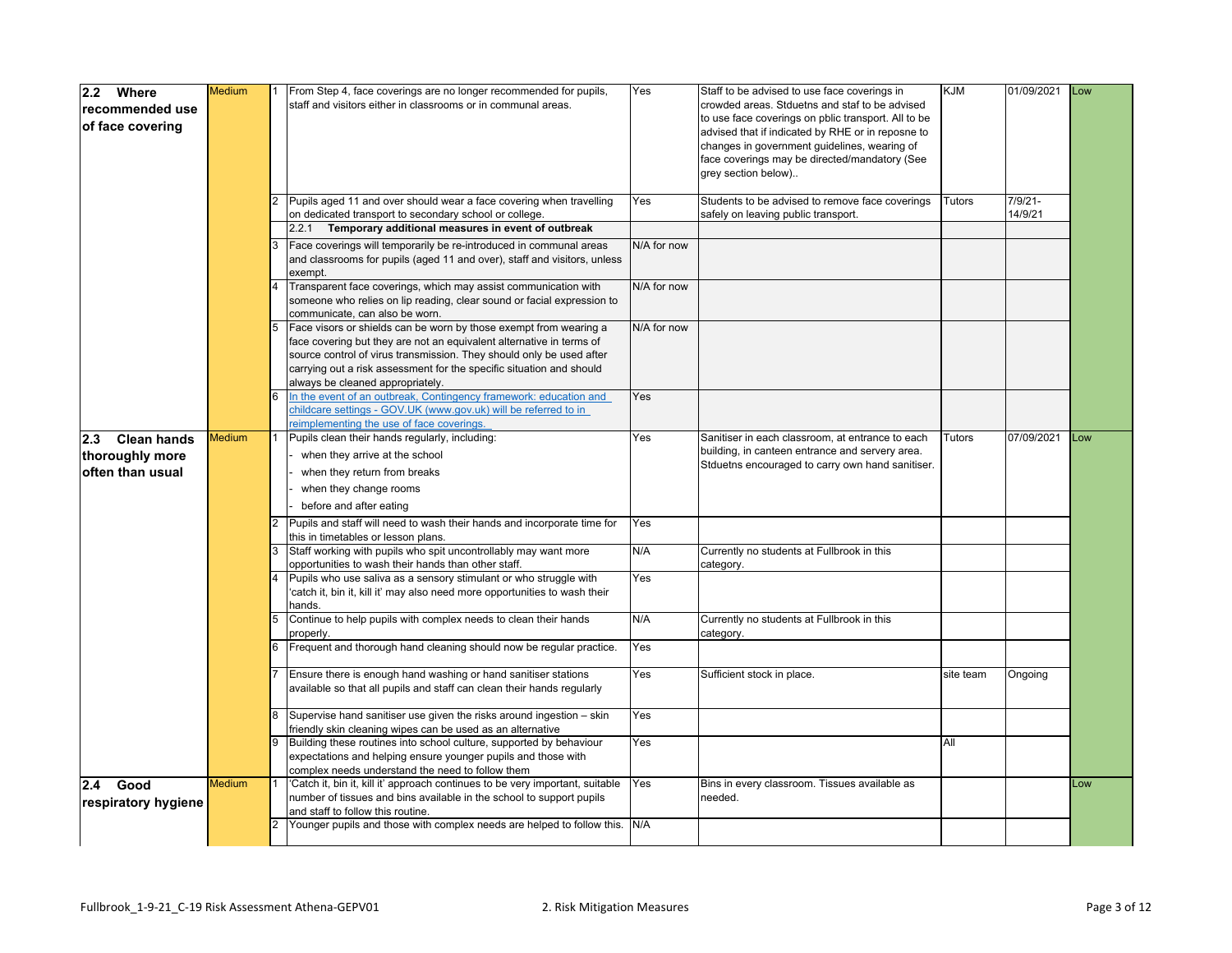|                        |               |                | Risk assessments to identify pupils with complex needs who struggle<br>to maintain good respiratory hygiene, for example those who spit            | N/A |                                                                                                  |                           |                       |               |
|------------------------|---------------|----------------|----------------------------------------------------------------------------------------------------------------------------------------------------|-----|--------------------------------------------------------------------------------------------------|---------------------------|-----------------------|---------------|
|                        |               |                | uncontrollably or use saliva as a sensory stimulant.                                                                                               |     |                                                                                                  |                           |                       |               |
| 2.5 Cleaning and       | <b>Medium</b> |                | Surfaces that pupils are touching, such as toys, books, desks, chairs,                                                                             | Yes |                                                                                                  |                           |                       | <b>Medium</b> |
| disinfection           |               |                | doors, sinks, toilets, light switches, bannisters are cleaned more                                                                                 |     |                                                                                                  |                           |                       |               |
|                        |               | $\overline{2}$ | regularly than normal.<br>More frequent cleaning of rooms and shared areas that are used by                                                        | Yes | Additional cleaning throughout the day of toilets                                                | Site                      | ongoing.              |               |
|                        |               |                | different groups                                                                                                                                   |     | and changing rooms. Hand sanitisation to take                                                    | Manager.                  |                       |               |
|                        |               |                |                                                                                                                                                    |     | place at the start of every lesson.                                                              | Reef                      |                       |               |
|                        |               |                |                                                                                                                                                    |     |                                                                                                  | Cleaning                  |                       |               |
|                        |               |                | Soft furnishings, soft toys and toys that are hard to clean (such as<br>those with intricate parts) are removed.                                   | Yes |                                                                                                  |                           |                       |               |
|                        |               | 4              | Toilets will need to be cleaned regularly and pupils must be                                                                                       | Yes |                                                                                                  |                           |                       |               |
|                        |               |                | encouraged to clean their hands thoroughly after using the toilet -<br>different groups being allocated their own toilet blocks could be           |     |                                                                                                  |                           |                       |               |
|                        |               |                | considered but is not a requirement if the site does not allow for it                                                                              |     |                                                                                                  |                           |                       |               |
|                        |               |                |                                                                                                                                                    |     |                                                                                                  |                           |                       |               |
|                        |               | 5              | The COVID-19: cleaning of non-healthcare settings quidance is<br><b>followed</b>                                                                   | Yes |                                                                                                  |                           |                       |               |
|                        |               |                | Outdoor playground equipment should be cleaned more frequently.                                                                                    | Yes |                                                                                                  |                           |                       |               |
|                        |               |                | This includes resources used inside and outside by wrap around care<br>providers as set out in the School Lettings Policy/Contract                 |     |                                                                                                  |                           |                       |               |
|                        |               |                |                                                                                                                                                    |     |                                                                                                  |                           |                       |               |
|                        |               |                | Spillages of bodily fluids, e.g. respiratory and nasal discharges, are                                                                             | Yes |                                                                                                  |                           |                       |               |
|                        |               |                | cleaned up immediately in line with the Infection Control Policy and                                                                               |     |                                                                                                  |                           |                       |               |
|                        |               |                | Cleaning in non-healthcare settings guidance                                                                                                       |     |                                                                                                  |                           |                       |               |
|                        |               |                | Cleaners are employed by the school to carry out daily, thorough<br>cleaning that follows national guidance and is compliant with the              | Yes |                                                                                                  | Site                      |                       |               |
|                        |               |                | COSHH Policy and the Health and Safety Policy.                                                                                                     |     |                                                                                                  | Manager.<br>Reef          |                       |               |
|                        |               |                |                                                                                                                                                    |     |                                                                                                  | Cleaning.                 |                       |               |
|                        |               |                | The SBM arranges enhanced cleaning to be undertaken where                                                                                          | Yes |                                                                                                  |                           |                       |               |
|                        |               |                | equired – advice about enhanced cleaning protocols is sought from                                                                                  |     |                                                                                                  |                           |                       |               |
|                        |               |                | the local health team. Schools short of cleaning product supplies,<br>should email DfE-CovidEnquiries.COMMERCIAL@education.gov.uk                  |     |                                                                                                  |                           |                       |               |
|                        |               |                |                                                                                                                                                    |     |                                                                                                  |                           |                       |               |
|                        |               |                | 10 The SBM monitors the cleaning standards of school cleaning                                                                                      | Yes |                                                                                                  | PT and CM                 |                       |               |
|                        |               |                | contractors and discusses any additional measures required with                                                                                    |     |                                                                                                  |                           |                       |               |
|                        |               |                | regards to managing the spread of coronavirus.                                                                                                     |     |                                                                                                  |                           |                       |               |
| <b>Minimise</b><br>2.6 | <b>Medium</b> |                | From Step 4, it is no longer recommend that it is necessary to keep<br>children in consistent groups ('bubbles'). Bubbles will not need to be      | Yes | Return to integration of students between year<br>groups, movement round the site and use of all | BZW, DZS<br>Tutors        | $1/9/21-$<br>18/12/21 | Low           |
| <b>contact</b>         |               |                | used for any summer provision or in schools from the autumn term.                                                                                  |     | classrooms for all stduetns. Separated social                                                    |                           |                       |               |
|                        |               |                |                                                                                                                                                    |     | areas and staggered arrival and lunch times will                                                 |                           |                       |               |
|                        |               |                | The school may choose to continue with these measures until the end                                                                                |     | be maintained.                                                                                   |                           |                       |               |
|                        |               |                | of the summer term.                                                                                                                                |     |                                                                                                  |                           |                       |               |
|                        |               |                | <b>Educational visits</b><br>2.6.1                                                                                                                 |     |                                                                                                  |                           |                       |               |
|                        |               |                | It is recommended that the school does not go on any international<br>visits before the start of the autumn term. From the start of the new        | Yes | Ski trip to go out Feb 2022                                                                      | GT all trips<br>EZW - Ski | Ongoing               |               |
|                        |               |                | school term the school can go on international visits that have                                                                                    |     |                                                                                                  | trip                      |                       |               |
|                        |               |                | previously been deferred or postponed and organise new international                                                                               |     |                                                                                                  |                           |                       |               |
|                        |               |                | visits for the future.                                                                                                                             |     |                                                                                                  |                           |                       |               |
|                        |               |                | The school is aware that the travel list (and broader international travel                                                                         | Yes | Ski trip is with a provider and includes insurance                                               | GT all trips              | Ongoing               |               |
|                        |               |                | policy) is subject to change and green list countries may be moved into<br>amber or red. The travel lists may change during a visit and the school |     | for refunds if the listing changes.                                                              | EZW - Ski                 |                       |               |
|                        |               |                | will comply with international travel legislation and will have                                                                                    |     |                                                                                                  | trip                      |                       |               |
|                        |               |                | contingency plans in place to account for these changes.                                                                                           |     |                                                                                                  |                           |                       |               |
|                        |               |                |                                                                                                                                                    |     |                                                                                                  |                           |                       |               |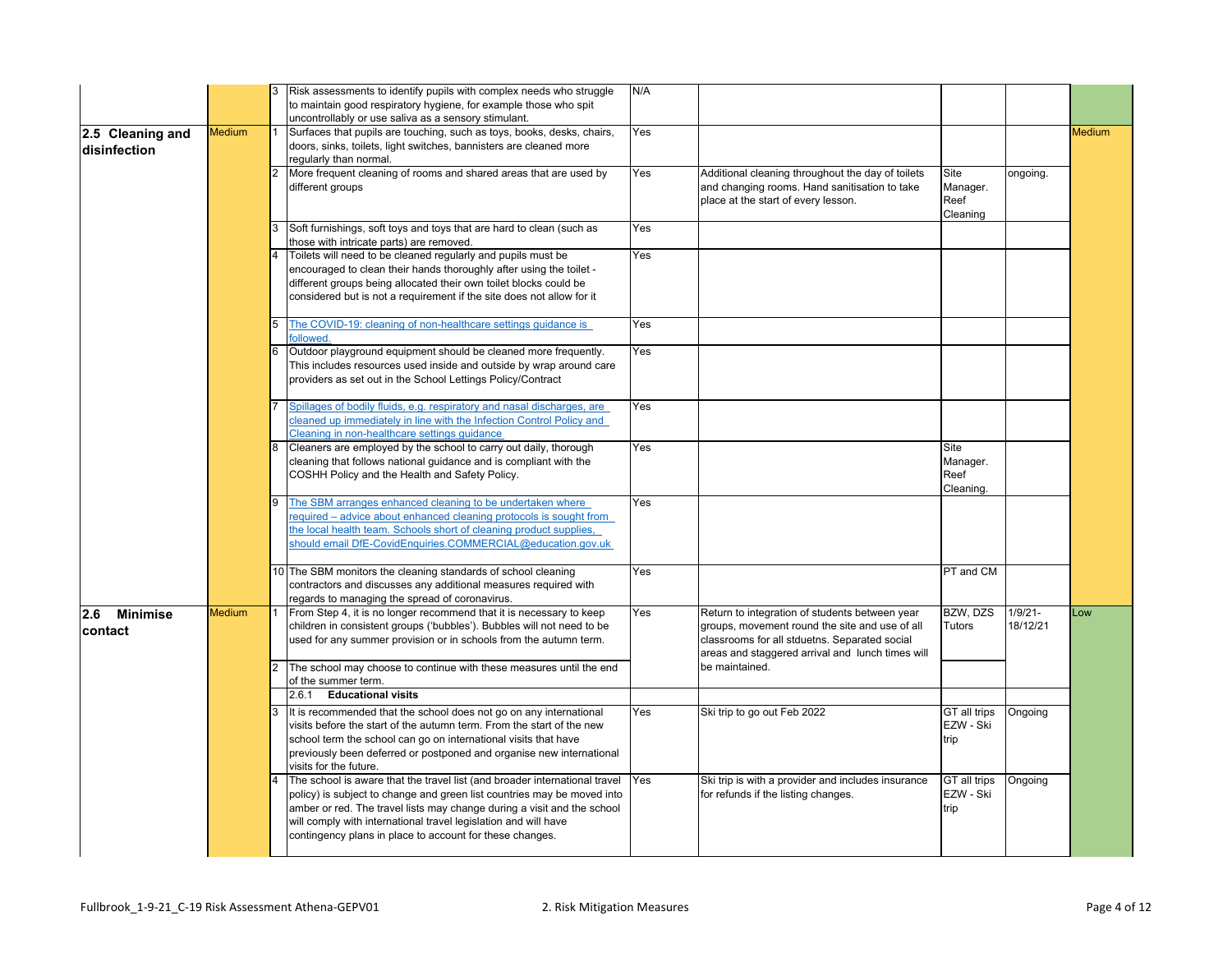|    | company, or the Risk Protection Arrangement (RPA) to assess the<br>protection available. Independent advice on insurance cover and<br>options can be sought from the British Insurance Brokers' Association<br>(BIBA) or Association of British Insurers (ABI). Any school holding<br>ATOL or ABTA refund credit notes may use these credit notes to<br>rebook educational or international visits.                              | Yes |                                             | GT all trips<br>EZW - Ski<br>trip | Ongoing |
|----|----------------------------------------------------------------------------------------------------------------------------------------------------------------------------------------------------------------------------------------------------------------------------------------------------------------------------------------------------------------------------------------------------------------------------------|-----|---------------------------------------------|-----------------------------------|---------|
| 6  | The school will undertake full and thorough risk assessments in<br>relation to all educational visits and ensure that any public health<br>advice, such as hygiene and ventilation requirements, is included as<br>part of that risk assessment. General guidance about educational visits<br>is available and is supported by specialist advice from the Outdoor<br>Education Advisory Panel (OEAP).                            | Yes |                                             | GT all trips<br>EZW - Ski<br>trip | Ongoing |
|    | 2.6.2<br><b>Wraparound activities</b>                                                                                                                                                                                                                                                                                                                                                                                            |     |                                             |                                   |         |
|    | From Step 4, it is no longer recommended necessary to keep children<br>in consistent groups ('bubbles'). This means that bubbles will not need<br>to be used for any summer provision or from the autumn term.                                                                                                                                                                                                                   | Yes | Students integrated during summer provision | <b>LZS</b>                        | Aug-21  |
| 8  | From Step 4, it is no longer advised that providers limit the attendance<br>of parents and carers at sessions. The school will continue to ensure<br>that parents' and carers' most up-to-date contact details are held in<br>case of an emergency.                                                                                                                                                                              | Yes |                                             | AW                                |         |
| 9  | Wraparound childcare and other organised activities for children may<br>take place in groups of any number.                                                                                                                                                                                                                                                                                                                      | Yes |                                             |                                   |         |
|    | 10 Providers caring for children:<br>under 5 years only should refer to the quidance for early years and<br>childcare providers during the COVID-19 pandemic<br>both under 5 years and aged 5 years and over, in mixed groups<br>ogether, should follow the guidance on actions for out-of-school<br>settings.                                                                                                                   | N/A |                                             |                                   |         |
|    | 2.6.3<br><b>Sports provision</b>                                                                                                                                                                                                                                                                                                                                                                                                 |     |                                             |                                   |         |
|    | 11 All sports provision, including competition between settings, should be<br>planned and delivered in line with government guidance.                                                                                                                                                                                                                                                                                            | Yes |                                             | CS1, SHM                          |         |
|    | 12 Providers of sports activities will also refer to:<br>quidance on grassroot sports for public and sport providers, safe<br>provision and facilities, and guidance from Sport England<br>advice from organisations such as the Association for Physical<br>Education and the Youth Sport Trust<br>quidance from Swim England on school swimming and water safety<br>lessons available at returning to pools guidance documents | Yes |                                             | CS1, SHM,<br>KJM (LM)             |         |
|    | using changing rooms safely                                                                                                                                                                                                                                                                                                                                                                                                      |     |                                             |                                   |         |
|    | 2.6.4<br>Performances, Events and Music                                                                                                                                                                                                                                                                                                                                                                                          |     |                                             |                                   |         |
| 13 | Singing, wind and brass instrument lessons can be undertaken,<br>following quidance provided by the DCMS working safely during<br>coronavirus (COVID-19): performing arts.                                                                                                                                                                                                                                                       | Yes |                                             | LJ, EZL,<br>CS <sub>1</sub>       |         |
|    | 14 If planning an indoor or outdoor face-to-face performance in front of a<br>live audience, the school will also follow the latest advice in the DCMS<br>working safely during coronavirus (COVID-19): performing arts.                                                                                                                                                                                                         | Yes |                                             | LJ, EZL,<br>CS <sub>1</sub>       |         |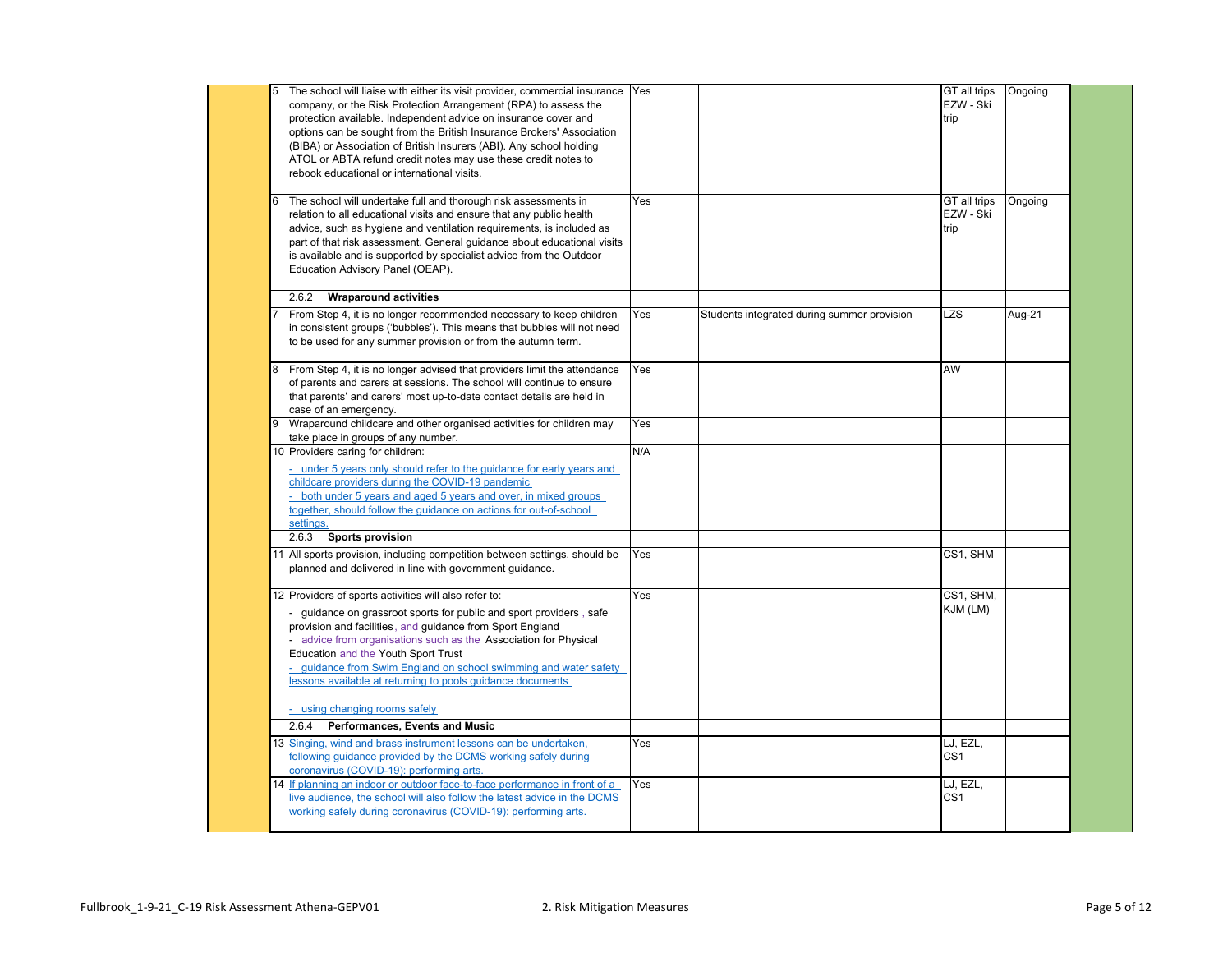| 15 If delivering sporting or other organised events, more information can<br>be found in the COVID-19: Organised events guidance for local                                                                                                                                                                                                                                                                                                                                                                                                                            | Yes         | LJ, CS1 |  |
|-----------------------------------------------------------------------------------------------------------------------------------------------------------------------------------------------------------------------------------------------------------------------------------------------------------------------------------------------------------------------------------------------------------------------------------------------------------------------------------------------------------------------------------------------------------------------|-------------|---------|--|
| authorities.<br>16 Where the school premises are hired for use by external wraparound<br>childcare providers, such as after-school or holiday clubs, these<br>organisations will:<br>consider the relevant government guidance for their sector<br>put in place protective measures.                                                                                                                                                                                                                                                                                  | Yes         | NI      |  |
| 2.6.5 Temporary Additional Measures in the event of an<br>Outbreak                                                                                                                                                                                                                                                                                                                                                                                                                                                                                                    | N/A for now |         |  |
| 17 It may become necessary to reintroduce 'bubbles' for a temporary<br>period, to reduce mixing between groups, as follows.                                                                                                                                                                                                                                                                                                                                                                                                                                           | N/A for now |         |  |
| 18 The number of contacts between pupils and staff is reduced. This is<br>achieved through keeping groups separate (in 'Bubbles'). The school<br>will consider:<br>The layout of the school site;<br>The feasibility of keeping distinct groups separate while offering a<br>broad curriculum<br>19 More information on groups can be found in COVID-19: Guidance for<br>full opening                                                                                                                                                                                 | N/A for now |         |  |
| 20 All teachers and other staff can operate across different classes and<br>year groups in order to facilitate the delivery of the school timetable.<br>This will be particularly important for secondary schools.                                                                                                                                                                                                                                                                                                                                                    | N/A for now |         |  |
| 21 Supply teachers, peripatetic teachers and/or other temporary staff can<br>move between schools.                                                                                                                                                                                                                                                                                                                                                                                                                                                                    | N/A for now |         |  |
| 22 Large gatherings such as assemblies are avoided, and groups kept<br>apart.                                                                                                                                                                                                                                                                                                                                                                                                                                                                                         | N/A         |         |  |
| 23 The timetable is revised to implement where possible:<br>Plan for lessons or activities which keep groups apart and<br>movement around the school site to a minimum;<br>Maximise the number of lessons or classroom activities which could<br>take place outdoors;<br>Staggered assembly groups;<br>Break times (including lunch) are staggered so that all pupils are not<br>moving around the school at the same time.                                                                                                                                           | N/A for now |         |  |
| 24 Pupils use the same classroom or defined area of a setting throughout<br>the day, with a thorough cleaning of the rooms at the end of the day,                                                                                                                                                                                                                                                                                                                                                                                                                     | N/A for now |         |  |
| 25 Mixing within education or childcare setting is minimised by:<br>accessing rooms directly from outside where possible;<br>considering one-way circulation, or place a divider down the middle<br>of the corridor to keep groups apart as they move through the setting<br>where spaces are accessed by corridors;<br>staggering lunch breaks and pupils clean their hands beforehand<br>and enter in the groups they are already in or pupils are brought their<br>lunch in their classrooms;<br>The number of pupils using the toilet at any one time is limited. | N/A for now |         |  |
| 26 The use of shared space such as halls is limited and there is cleaning<br>between use by different groups.                                                                                                                                                                                                                                                                                                                                                                                                                                                         | N/A for now |         |  |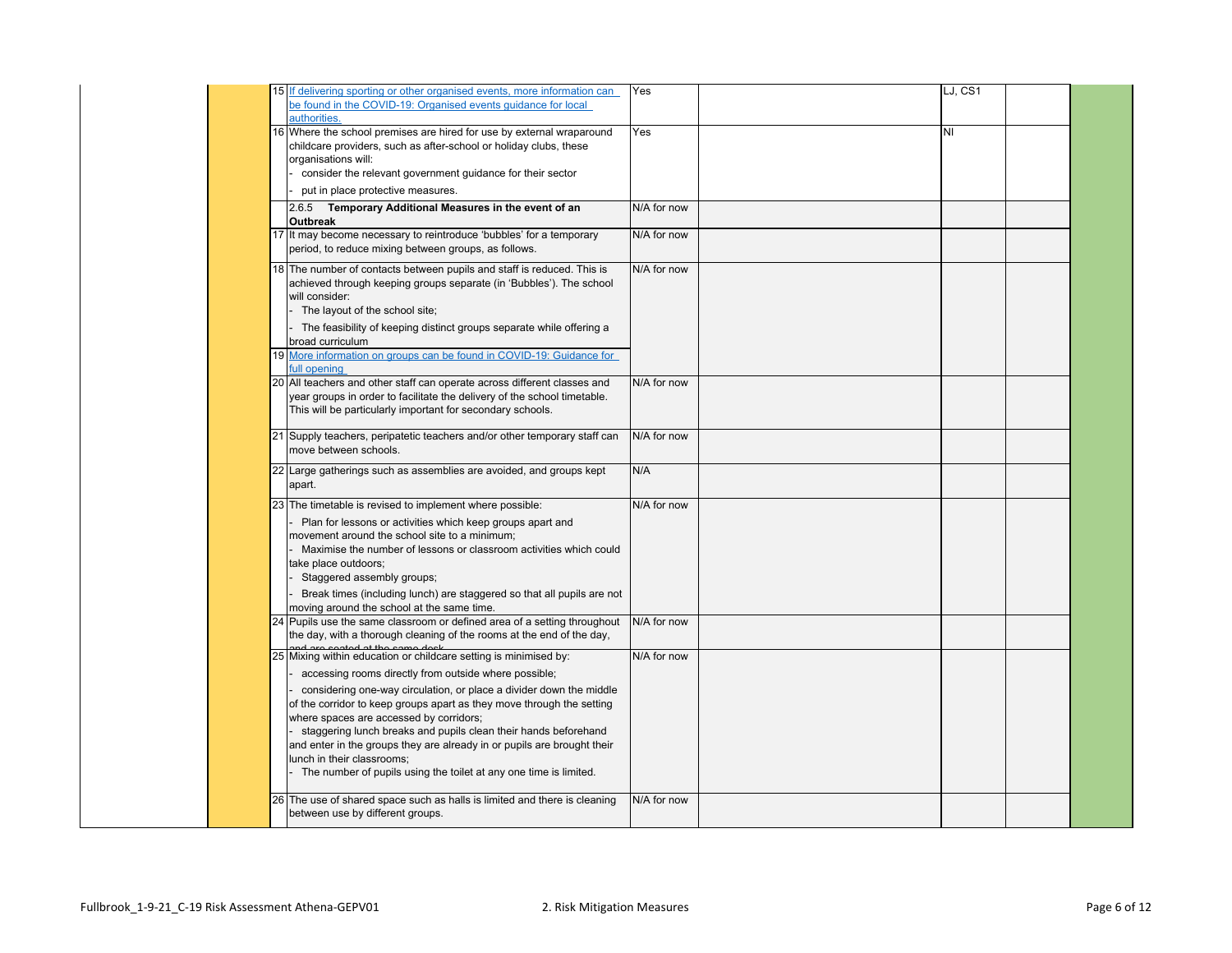| $2.7$ Keep                            | <b>Medium</b> | Good ventilation reduces the concentration of the virus in the air, which Yes |     | Windows open, coats on as necessary. DfE       | <b>CM</b>  | $1/9/21 -$ | <b>Medium</b> |
|---------------------------------------|---------------|-------------------------------------------------------------------------------|-----|------------------------------------------------|------------|------------|---------------|
|                                       |               | reduces the risk from airborne transmission. When the school is in            |     | quidance to be followed on use of carbon       |            | 18/12/21   |               |
| occupied spaces                       |               | operation, it is important to ensure it is well ventilated and a              |     | mnoxide detectors where rooms are cold and     |            |            |               |
| well ventilated                       |               | comfortable teaching environment is maintained. These can be                  |     | having windows closed is preferable.           |            |            |               |
|                                       |               | achieved by a variety of measures including:                                  |     |                                                |            |            |               |
|                                       |               |                                                                               |     |                                                |            |            |               |
|                                       |               | mechanical ventilation systems - these should be adjusted to                  |     |                                                |            |            |               |
|                                       |               | increase the ventilation rate wherever possible and checked to confirm        |     |                                                |            |            |               |
|                                       |               | that normal operation meets current guidance and that only fresh              |     |                                                |            |            |               |
|                                       |               | outside air is circulated. If possible, systems should be adjusted to full    |     |                                                |            |            |               |
|                                       |               | fresh air or, if not, then systems should be operated as normal as long       |     |                                                |            |            |               |
|                                       |               | as they are within a single room and supplemented by an outdoor air           |     |                                                |            |            |               |
|                                       |               | supply                                                                        |     |                                                |            |            |               |
|                                       |               | - natural ventilation - opening windows (in cooler weather windows            |     |                                                |            |            |               |
|                                       |               | should be opened just enough to provide constant background                   |     |                                                |            |            |               |
|                                       |               | ventilation and opened more fully during breaks to purge the air in the       |     |                                                |            |            |               |
|                                       |               | space). Opening internal doors can also assist with creating a                |     |                                                |            |            |               |
|                                       |               | throughput of air                                                             |     |                                                |            |            |               |
|                                       |               | natural ventilation - if necessary external opening doors may also be         |     |                                                |            |            |               |
|                                       |               | used (as long as they are not fire doors and where safe to do so) The         |     |                                                |            |            |               |
|                                       |               | Health and Safety Executive guidance on air conditioning and                  |     |                                                |            |            |               |
|                                       |               | ventilation during the coronavirus outbreak and CIBSE coronavirus             |     |                                                |            |            |               |
|                                       |               | (COVID-19) advice provides more information.                                  |     |                                                |            |            |               |
|                                       |               |                                                                               |     |                                                |            |            |               |
|                                       |               | To balance the need for increased ventilation while maintaining a             | Yes |                                                | <b>CM</b>  |            |               |
|                                       |               | comfortable temperature, consider:                                            |     |                                                |            |            |               |
|                                       |               | opening high level windows in colder weather in preference to low             |     |                                                |            |            |               |
|                                       |               | level to reduce draughts                                                      |     |                                                |            |            |               |
|                                       |               | - increasing the ventilation while spaces are unoccupied (for example,        |     |                                                |            |            |               |
|                                       |               | between classes, during break and lunch, when a room is unused)               |     |                                                |            |            |               |
|                                       |               |                                                                               |     |                                                |            |            |               |
|                                       |               | providing flexibility to allow additional, suitable indoor clothing           |     |                                                |            |            |               |
|                                       |               | rearranging furniture where possible to avoid direct draughts                 |     |                                                |            |            |               |
|                                       |               | Heating to be used as necessary to ensure comfort levels are                  | Yes |                                                |            |            |               |
|                                       |               | maintained particularly in occupied spaces.                                   |     |                                                |            |            |               |
| 3 Prevention - Specific Circumstances |               |                                                                               |     |                                                |            |            |               |
| 3.1 Where                             | <b>Medium</b> | The majority of staff in education settings will not require PPE beyond       | Yes | Reception staff aware of PPE requirements when | Reception. | Ongoing    | Low           |
| necessary, wear                       |               | what they would normally need for their work. PPE is only needed in a         |     | dealing with students with COVID-19 sympropms. |            |            |               |
| <b>PPE</b>                            |               | very small number of cases, including:                                        |     |                                                |            |            |               |
|                                       |               | where an individual child or young person becomes ill with                    |     |                                                |            |            |               |
|                                       |               | coronavirus (COVID-19) symptoms while at schools                              |     |                                                |            |            |               |
|                                       |               | Performing aerosol generating procedures (AGPs)                               |     |                                                |            |            |               |
|                                       |               | When working with children and young people who cough, spit or vomit          |     |                                                |            |            |               |
|                                       |               | but do not have coronavirus (COVID-19) symptoms, only wear PPE                |     |                                                |            |            |               |
|                                       |               | that would be routinely worn, should be worn.                                 |     |                                                |            |            |               |
|                                       |               | Read the guidance on safe working in education, childcare and                 |     |                                                |            |            |               |
|                                       |               | children's social care for more information about preventing and              |     |                                                |            |            |               |
|                                       | Medium        | controlling infection and follow SCC's PPE quidance                           |     |                                                |            |            |               |
| 3.2 Promote and                       |               | 3.2.1<br><b>Asymptomatic testing</b>                                          |     |                                                |            |            | Low           |
| engage in                             |               | Testing remains important in reducing the risk of transmission of             |     |                                                |            |            |               |
| lasymntomatic                         |               | infection within schools.                                                     |     |                                                |            |            |               |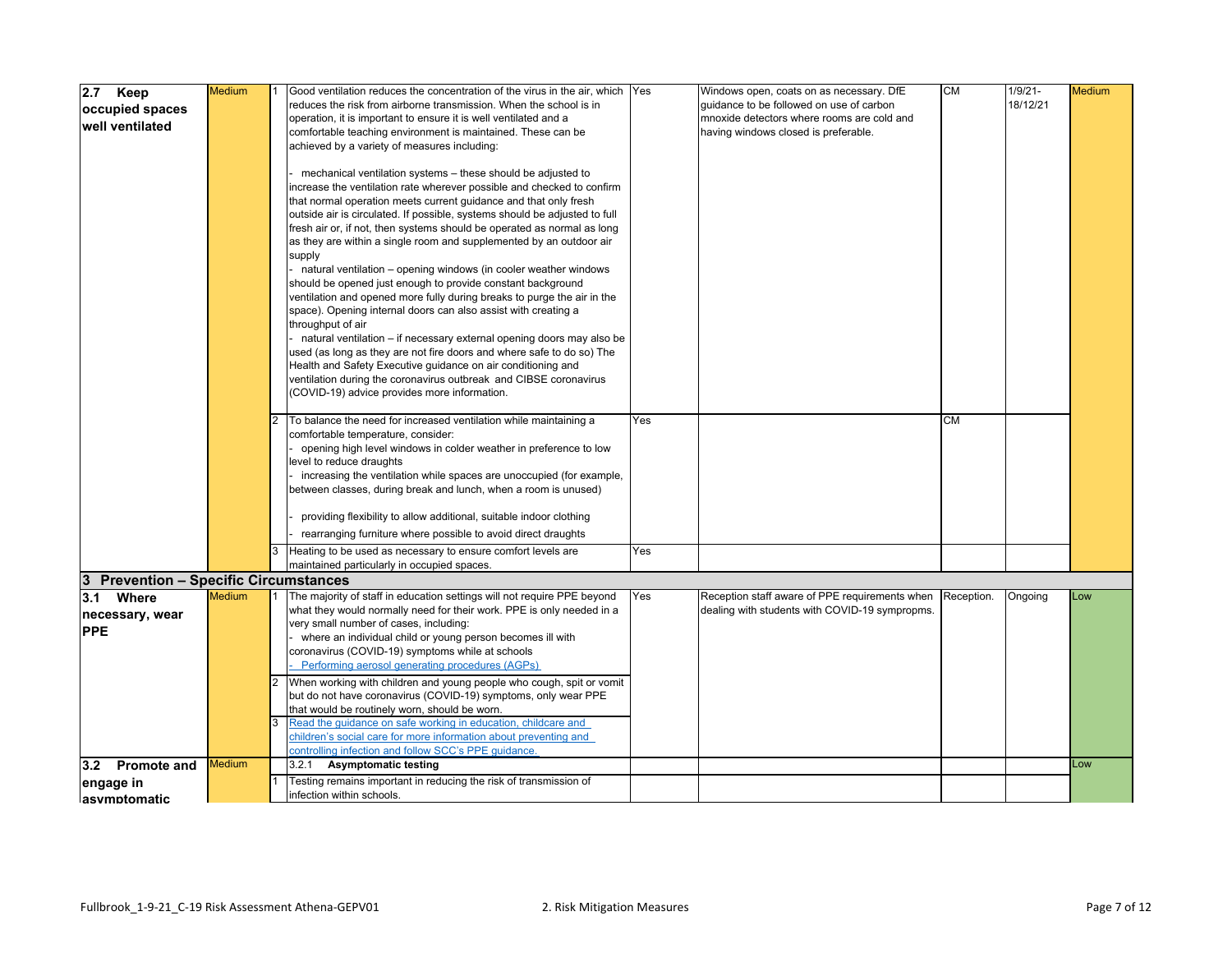|           | ww.g.com/www.www<br>testing, where   |  | Over the summer, staff and secondary pupils will continue to test            | Yes |                                                                |           |            |        |
|-----------|--------------------------------------|--|------------------------------------------------------------------------------|-----|----------------------------------------------------------------|-----------|------------|--------|
| available |                                      |  | regularly if they are attending settings that remain open, such as           |     |                                                                |           |            |        |
|           |                                      |  | summer schools and out of school activities based in school settings.        |     |                                                                |           |            |        |
|           |                                      |  | The school will only provide tests for twice weekly asymptomatic             |     |                                                                |           |            |        |
|           |                                      |  | testing for pupils and staff over the summer period if they are attending    |     |                                                                |           |            |        |
|           |                                      |  | school settings.                                                             |     |                                                                |           |            |        |
|           |                                      |  | As pupils will potentially mix with lots of other people during the          | Yes |                                                                | DZS, All  | $3/9/21$ , |        |
|           |                                      |  | summer holidays, all secondary school pupils should receive 2 on-site        |     |                                                                |           | 6/9/21     |        |
|           |                                      |  | lateral flow device tests, 3 to 5 days apart, on their return in the autumn  |     |                                                                |           |            |        |
|           |                                      |  | term.                                                                        |     |                                                                |           |            |        |
|           |                                      |  | The school may commence testing from 3 working days before the               | Yes | All plans in place for on site testing. Home test              | DZS, CM   | $3/9/21$ , |        |
|           |                                      |  | start of term and can stagger return of pupils across the first week to      |     | kits ready for distribution.                                   |           | 6/9/21.    |        |
|           |                                      |  | manage this. Pupils should then continue to test twice weekly at home        |     |                                                                |           | Ongoing.   |        |
|           |                                      |  | until the end of September, when this will be reviewed.                      |     |                                                                |           |            |        |
|           |                                      |  |                                                                              |     |                                                                |           |            |        |
|           |                                      |  | Staff undertake twice weekly home tests whenever they are on site            | Yes | Home test kits for staff available for distribution.           | CM,       | Ongoing    |        |
|           |                                      |  | until the end of September, when this will also be reviewed.                 |     |                                                                | Reception |            |        |
|           |                                      |  | Secondary schools will also retain a small asymptomatic testing site         | Yes | Small test centre available in SLT meeting room.               | <b>CM</b> | Ongoing    |        |
|           |                                      |  | (ATS) on-site until further notice so they can offer testing to pupils who   |     |                                                                |           |            |        |
|           |                                      |  | are unable to test themselves at home.                                       |     |                                                                |           |            |        |
|           |                                      |  | There is no need for primary age pupils (those in year 6 and below) to       | N/A |                                                                |           |            |        |
|           |                                      |  | test over the summer period. They will be offered the 2 tests at an ATS      |     |                                                                |           |            |        |
|           |                                      |  | at the beginning of the autumn term when they start at their secondary       |     |                                                                |           |            |        |
|           |                                      |  | school as a new year 7. Schools may choose, however, to start testing        |     |                                                                |           |            |        |
|           |                                      |  | year 6 pupils earlier, including in summer schools, depending on their       |     |                                                                |           |            |        |
|           |                                      |  | local circumstances.                                                         |     |                                                                |           |            |        |
|           |                                      |  | 3.2.2 Confirmatory PCR tests                                                 |     |                                                                |           |            |        |
|           |                                      |  | Staff and pupils with a positive LFD test result should self-isolate in line | Yes | Initial advice to be issued to parents at the start of DS, KJM |           | w/b 7/9/21 |        |
|           |                                      |  | with the stay at home guidance. They will also need to get a free PCR        |     | term                                                           |           |            |        |
|           |                                      |  | test to check if they have COVID-19.                                         |     |                                                                |           |            |        |
|           |                                      |  | Whilst awaiting the PCR result, the individual should continue to self-      | Yes |                                                                |           |            |        |
|           |                                      |  | isolate.                                                                     |     |                                                                |           |            |        |
|           |                                      |  | 10 If the PCR test is taken within 2 days of the positive lateral flow test, | Yes |                                                                |           |            |        |
|           |                                      |  | and is negative, it overrides the self-test LFD test and the pupil can       |     |                                                                |           |            |        |
|           |                                      |  | return to school, as long as the individual doesn't have COVID-19            |     |                                                                |           |            |        |
|           |                                      |  | symptoms.                                                                    |     |                                                                |           |            |        |
|           | Response to infection or an outbreak |  |                                                                              |     |                                                                |           |            |        |
| 4.1       | Test and trace Medium                |  | From Step 4, close contacts will be identified via NHS Test and Trace        | Yes |                                                                |           |            | Medium |
|           |                                      |  | and the school is longer expected to undertake contact tracing.              |     |                                                                |           |            |        |
|           |                                      |  |                                                                              |     |                                                                |           |            |        |
|           |                                      |  | As with positive cases in any other setting, NHS Test and Trace will         | Yes |                                                                |           |            |        |
|           |                                      |  | work with the positive case to identify close contacts. Contacts from a      |     |                                                                |           |            |        |
|           |                                      |  | school setting will only be traced by NHS Test and Trace where the           |     |                                                                |           |            |        |
|           |                                      |  | positive case specifically identifies the individual as being a close        |     |                                                                |           |            |        |
|           |                                      |  | contact. This is likely to be a small number of individuals who would be     |     |                                                                |           |            |        |
|           |                                      |  | most at risk of contracting COVID-19 due to the nature of the close          |     |                                                                |           |            |        |
|           |                                      |  | contact.                                                                     |     |                                                                |           |            |        |
|           |                                      |  | From 16 August 2021, children under the age of 18 years old will no          | Yes |                                                                |           |            |        |
|           |                                      |  | longer be required to self-isolate if they are contacted by NHS Test and     |     |                                                                |           |            |        |
|           |                                      |  | Trace as a close contact of a positive COVID-19 case. Instead, children      |     |                                                                |           |            |        |
|           |                                      |  | will be contacted by NHS Test and Trace, informed they have been in          |     |                                                                |           |            |        |
|           |                                      |  | close contact with a positive case and advised to take a PCR test. The       |     |                                                                |           |            |        |
|           |                                      |  | school encourages all individuals to take a PCR test if advised to do        |     |                                                                |           |            |        |
|           |                                      |  | SO.                                                                          |     |                                                                |           |            |        |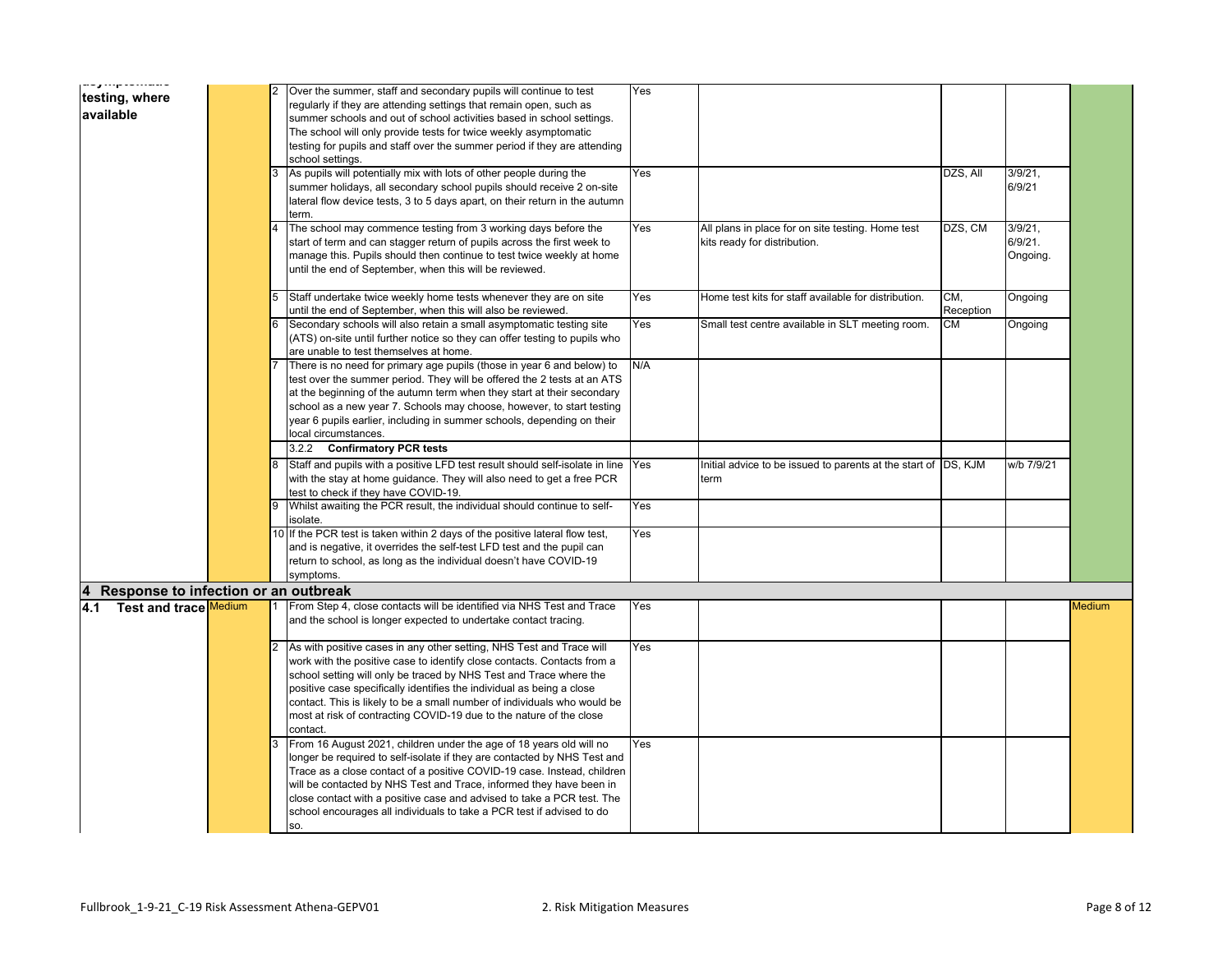|                                              |        | 18-year-olds will be treated in the same way as children until 6 months Yes<br>after their 18th birthday, to allow them the opportunity to get fully<br>vaccinated. At which point, they will be subject to the same rules as<br>adults and so if they choose not to get vaccinated, they will need to self-<br>isolate if identified as a close contact.<br>A small number of home testing kits available to be given directly to<br>parents/carers collecting a child who has developed symptoms at<br>school or staff who have developed symptoms at schools, where<br>providing a test will increase the likelihood of them getting tested. | Yes |                                                                                            | reception,<br>ΗP        |         |        |
|----------------------------------------------|--------|-------------------------------------------------------------------------------------------------------------------------------------------------------------------------------------------------------------------------------------------------------------------------------------------------------------------------------------------------------------------------------------------------------------------------------------------------------------------------------------------------------------------------------------------------------------------------------------------------------------------------------------------------|-----|--------------------------------------------------------------------------------------------|-------------------------|---------|--------|
| 4.2 Managing<br>confirmed COVID-<br>19 cases | Medium | If a pupil or staff member develops COVID-19 symptoms or has a<br>positive test they will follow public health advice on when to self-isolate<br>and what to do. They should not come into school if they have<br>symptoms, have had a positive test result or other reasons requiring<br>them to stay at home due to the risk of them passing on COVID-19 (for<br>example, they are required to quarantine).                                                                                                                                                                                                                                   |     |                                                                                            |                         |         | Medium |
|                                              |        | If anyone in the school develops COVID-19 symptoms, however mild,<br>they will be sent home and they should follow public health advice.                                                                                                                                                                                                                                                                                                                                                                                                                                                                                                        |     |                                                                                            |                         |         |        |
|                                              |        | If a pupil in a boarding school shows symptoms, they should usually<br>self-isolate in their residential setting so that their usual support can<br>continue, others may then benefit from self-isolating in their family<br>home.                                                                                                                                                                                                                                                                                                                                                                                                              |     |                                                                                            |                         |         |        |
|                                              |        | For everyone with symptoms, they should avoid using public transport<br>and, wherever possible, be collected by a member of their family or<br>household                                                                                                                                                                                                                                                                                                                                                                                                                                                                                        |     |                                                                                            |                         |         |        |
|                                              |        | If a pupil is awaiting collection, they should be left in a room on their<br>own if possible and safe to do so. A window should be opened for fresh<br>air ventilation if possible. Appropriate PPE should also be used if close<br>contact is necessary, further information on this can be found in the<br>use of PPE in education, childcare and children's social care settings<br>guidance. Any rooms they use should be cleaned after they have left                                                                                                                                                                                      | Yes |                                                                                            | Reception,<br>Site team |         |        |
|                                              |        | The household (including any siblings) should follow the PHE stay at<br>home guidance for households with possible or confirmed coronavirus<br>(COVID-19) infection.                                                                                                                                                                                                                                                                                                                                                                                                                                                                            |     |                                                                                            |                         |         |        |
|                                              |        | Flowchart school response to suspected or confirmed COVID-19 cases<br>to be followed for suspected or confirmed cases.                                                                                                                                                                                                                                                                                                                                                                                                                                                                                                                          | Yes | Inform Trust Central Team of confirmed cases                                               | <b>DS</b>               | Ongoing |        |
|                                              |        | In the majority of cases, schools and parents will be in agreement that<br>a child with symptoms should not attend school, given the potential risk<br>to others. In the event that a parent or guardian insists on a child<br>attending school, schools can take the decision to refuse the child if in<br>their reasonable judgement it is necessary to protect their pupils and<br>staff from possible infection with coronavirus (COVID-19). Any such<br>decision would need to be carefully considered in light of all the<br>circumstances and the current public health advice.                                                          | Yes |                                                                                            |                         |         |        |
| 4.3<br><b>Contain any</b><br>outbreaks       | Medium | If the school has several confirmed cases within 14 days, this may<br>signify an outbreak.                                                                                                                                                                                                                                                                                                                                                                                                                                                                                                                                                      | Yes | Following same procedures as last term,<br>outbreaks will be managed appropriately in line |                         |         | Medium |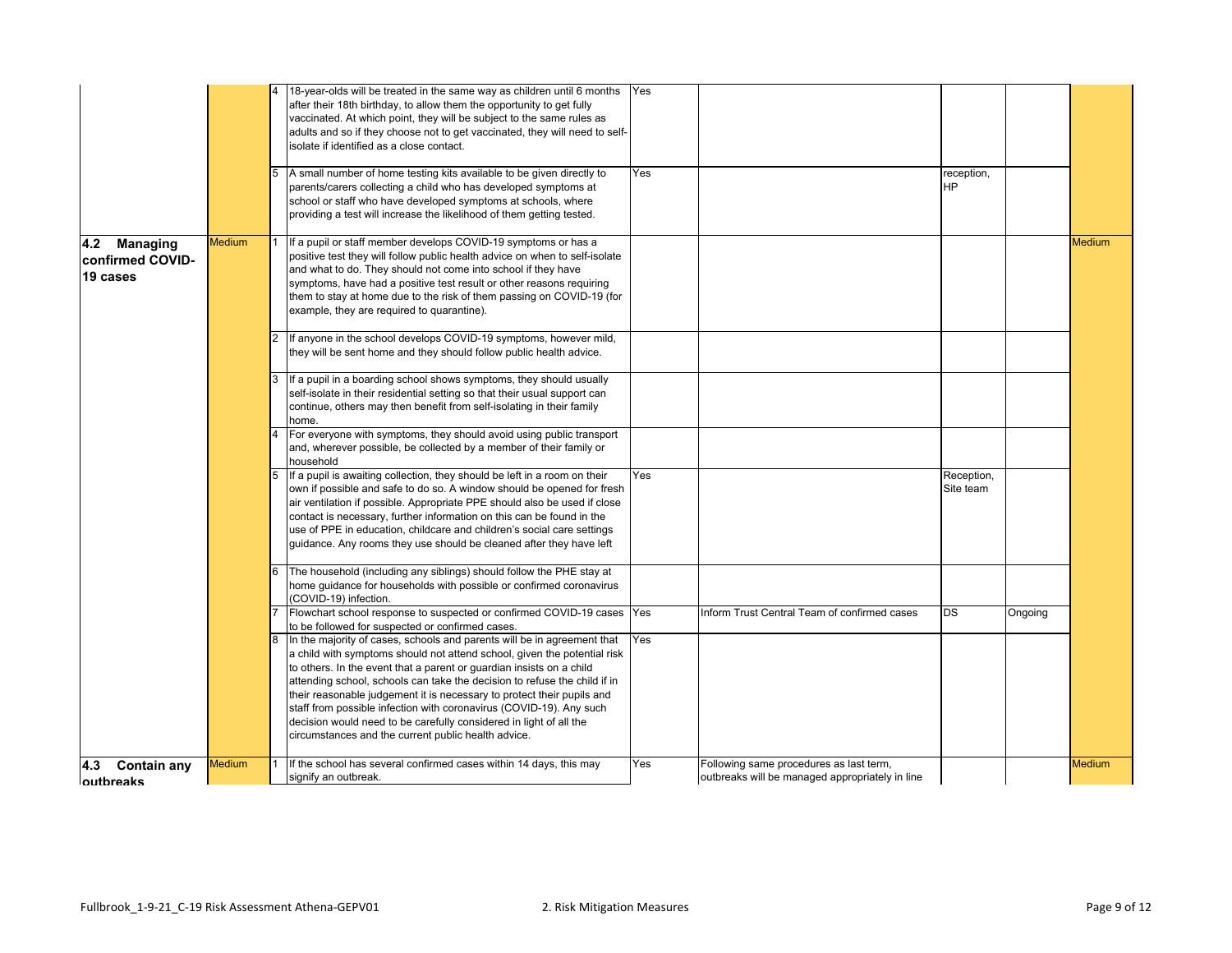|                                                 |               | The school will call the dedicated advice service who will escalate the<br>issue to the local health protection team where necessary and advise if<br>any additional action is required, such as implementing elements of the<br>school's outbreak management plan. The school will call the DfE<br>helpline on 0800 046 8687 and select option 1 for advice on the action<br>to take in response to a positive case.<br>The contingency framework describes the principles of managing local<br>outbreaks of COVID-19 in education and childcare settings. Local<br>authorities, directors of public health (DsPH) and PHE health protection<br>eams (HPTs) can recommend measures described in the contingency<br>ramework in individual education and childcare settings - or a small<br>cluster of settings - as part of their outbreak management<br>esponsibilities.<br>Additional measures may be necessary to help mitigate an outbreak,<br>extremely high prevalence in the local community, or when responding<br>to variants of concern. This risk assessment includes additional<br>temporary measures to be introduced as part of the school's outbreak<br>plan, and this will be reviewed to reflect government guidance<br>government's COVID-19 Contingency Framework and the Surrey<br>County Council local outbreak control plan<br>Covid Clinics - consultation offer provides additional support to assist |            | with contingency plans. Staff to be advised of<br>contingency plans and additional measures that<br>may become necessary to amage an outbreak.       |         |            |               |
|-------------------------------------------------|---------------|--------------------------------------------------------------------------------------------------------------------------------------------------------------------------------------------------------------------------------------------------------------------------------------------------------------------------------------------------------------------------------------------------------------------------------------------------------------------------------------------------------------------------------------------------------------------------------------------------------------------------------------------------------------------------------------------------------------------------------------------------------------------------------------------------------------------------------------------------------------------------------------------------------------------------------------------------------------------------------------------------------------------------------------------------------------------------------------------------------------------------------------------------------------------------------------------------------------------------------------------------------------------------------------------------------------------------------------------------------------------------------------------------------------------------------|------------|------------------------------------------------------------------------------------------------------------------------------------------------------|---------|------------|---------------|
|                                                 |               | school leaders in their decision making in response to an outbreak.<br>The consultation service is delivered by Surrey County Council Public<br>Health and School Relationships & Support Service.                                                                                                                                                                                                                                                                                                                                                                                                                                                                                                                                                                                                                                                                                                                                                                                                                                                                                                                                                                                                                                                                                                                                                                                                                             |            |                                                                                                                                                      |         |            |               |
| 5 Attendance                                    |               |                                                                                                                                                                                                                                                                                                                                                                                                                                                                                                                                                                                                                                                                                                                                                                                                                                                                                                                                                                                                                                                                                                                                                                                                                                                                                                                                                                                                                                |            |                                                                                                                                                      |         |            |               |
| 5.1 Clinically<br>extremely<br>vulnerable (CEV) | <b>Medium</b> | Shielding advice was paused nationally on 31 March. From 1 April, all<br>clinically extremely vulnerable pupils should attend their school unless<br>they are one of the very small number of pupils under paediatric or<br>other specialist care and have been advised by their GP or clinician not<br>to attend.                                                                                                                                                                                                                                                                                                                                                                                                                                                                                                                                                                                                                                                                                                                                                                                                                                                                                                                                                                                                                                                                                                             | Yes        | All CEV studetns expected in school.                                                                                                                 |         |            | <b>Medium</b> |
|                                                 |               | Pupils who live with someone who is clinically extremely vulnerable<br>should continue to attend school as normal.<br>Further information is available in the quidance on supporting pupils at                                                                                                                                                                                                                                                                                                                                                                                                                                                                                                                                                                                                                                                                                                                                                                                                                                                                                                                                                                                                                                                                                                                                                                                                                                 | Yes<br>N/A |                                                                                                                                                      |         |            |               |
|                                                 |               | school with medical conditions                                                                                                                                                                                                                                                                                                                                                                                                                                                                                                                                                                                                                                                                                                                                                                                                                                                                                                                                                                                                                                                                                                                                                                                                                                                                                                                                                                                                 |            |                                                                                                                                                      |         |            |               |
| 5.2 Travel and<br>quarantine                    | <b>Medium</b> | All pupils travelling to England must adhere to current legislation and<br>government travel advice.                                                                                                                                                                                                                                                                                                                                                                                                                                                                                                                                                                                                                                                                                                                                                                                                                                                                                                                                                                                                                                                                                                                                                                                                                                                                                                                           | Yes        |                                                                                                                                                      |         |            | <b>Medium</b> |
|                                                 |               | Schools will check the current 'red list' and liaise with parents to ensure Yes<br>2<br>any pupils arriving from an affected country, or having transited through<br>one in the past 10 days, will follow this advice.<br>Additional guidance has been issued on the quarantine arrangements<br>for boarding school pupils travelling from red-list countries to attend a<br>boarding school in England                                                                                                                                                                                                                                                                                                                                                                                                                                                                                                                                                                                                                                                                                                                                                                                                                                                                                                                                                                                                                        |            |                                                                                                                                                      |         |            |               |
| 6 Workforce                                     |               |                                                                                                                                                                                                                                                                                                                                                                                                                                                                                                                                                                                                                                                                                                                                                                                                                                                                                                                                                                                                                                                                                                                                                                                                                                                                                                                                                                                                                                |            |                                                                                                                                                      |         |            |               |
| 6.1 Clinically<br>extremely<br>vulnerable (CEV) | <b>Medium</b> | A Shielding advice was paused nationally on 31 March. From 1 April,<br>clinically extremely vulnerable individuals are no longer advised to<br>shield but must continue to follow the rules in place for everyone under<br>the current national restrictions.                                                                                                                                                                                                                                                                                                                                                                                                                                                                                                                                                                                                                                                                                                                                                                                                                                                                                                                                                                                                                                                                                                                                                                  | Yes        | All CEV staff expected in work. Discussion<br>meetings offered so staff who are CEV can<br>discuss any further measures they may feel are<br>needed. | KJM, HP | 01/09/2021 | Low           |
|                                                 |               | Staff in schools who are clinically extremely vulnerable will be advised<br>to continue to work from home where possible, but if they cannot work<br>from home should attend their workplace.                                                                                                                                                                                                                                                                                                                                                                                                                                                                                                                                                                                                                                                                                                                                                                                                                                                                                                                                                                                                                                                                                                                                                                                                                                  | Yes        | Individual risk assessments to be updated at staff<br>request in meeting with Principal.                                                             | KJM, HP | 01/10/2021 |               |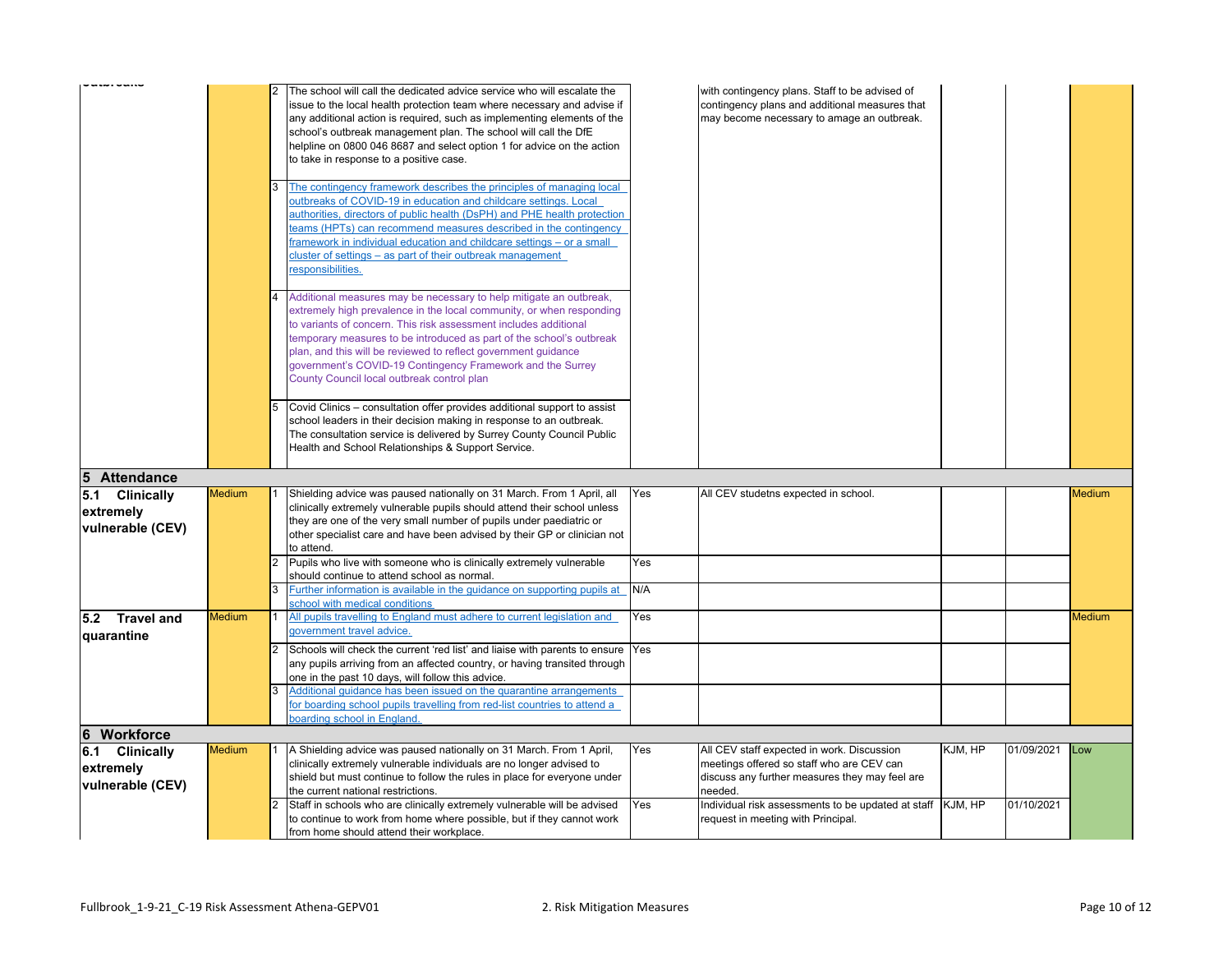|                                       |               |                | People living with someone who is clinically extremely vulnerable can<br>still attend work where home-working is not possible and should<br>ensure they maintain good prevention practice in the workplace and<br>home settings.                                                                                                                                                                                                                                                                              | Yes        |                                                                                                                                                            |            |            |        |
|---------------------------------------|---------------|----------------|---------------------------------------------------------------------------------------------------------------------------------------------------------------------------------------------------------------------------------------------------------------------------------------------------------------------------------------------------------------------------------------------------------------------------------------------------------------------------------------------------------------|------------|------------------------------------------------------------------------------------------------------------------------------------------------------------|------------|------------|--------|
| 6.2 Pregnant<br>women                 | <b>Medium</b> |                | Pregnant women are considered 'clinically vulnerable' or in some<br>cases 'clinically extremely vulnerable' to coronavirus (COVID-19) and<br>therefore require special consideration as set out in the quidance for<br>pregnant employees. Employers should carry out a risk assessment to<br>follow the Management of Health and Safety at Work Regulations 1999<br>(MHSW). Pregnant women of any gestation should not be reguired to<br>continue working if this is not supported by the risk assessment.   | Yes        | Individual Risk assessments to be offered to<br>pregnant women who make themselves known.<br>All staff made awar of this provision.                        | KJM, HP    | Ongoing.   | Medium |
|                                       |               |                | Women who are 28 weeks pregnant and beyond, or are pregnant and<br>have an underlying health condition that puts them at a greater risk of<br>severe illness from COVID-19 at any gestation, should take a more<br>precautionary approach. Employers should ensure pregnant women<br>are able to adhere to any active national quidance on social distancing<br>and/or advice for pregnant women considered to be clinically extremely<br>vulnerable (this group may previously have been advised to shield). | Yes        | Risk assessments updated at this point.                                                                                                                    | KJM, HP    | Ongoing    |        |
| 6.3 Clinically<br>vulnerable (CV)     | Medium        |                | Clinically vulnerable staff can continue to attend school. While in<br>school they should follow the prevention measures in this document to<br>minimise the risks of transmission.<br>People who live with those who are clinically vulnerable can attend the<br>workplace but should ensure they maintain good prevention practice in                                                                                                                                                                       | Yes<br>Yes | All staff expected to follow measures identified in<br>this risk assessment<br>All staff expected to follow measures identified in<br>this risk assessment |            |            | Low    |
|                                       |               |                | the workplace and at home.                                                                                                                                                                                                                                                                                                                                                                                                                                                                                    |            |                                                                                                                                                            |            |            |        |
| <b>Emergencies</b>                    | <b>Medium</b> |                | All pupil emergency contact details are up-to-date, including alternative Yes                                                                                                                                                                                                                                                                                                                                                                                                                                 |            |                                                                                                                                                            | DS, AW     | Sep-22     | Low    |
|                                       |               |                | emergency contact details, where required.                                                                                                                                                                                                                                                                                                                                                                                                                                                                    |            |                                                                                                                                                            |            |            |        |
|                                       |               | $\overline{2}$ | Parents are contacted as soon as practicable in the event of an                                                                                                                                                                                                                                                                                                                                                                                                                                               | Yes        |                                                                                                                                                            | Reception  | Ongoing    |        |
|                                       |               |                | emergency.                                                                                                                                                                                                                                                                                                                                                                                                                                                                                                    |            |                                                                                                                                                            |            |            |        |
|                                       |               |                | Pupil alternative contacts are called where their primary emergency<br>contact cannot be contacted.                                                                                                                                                                                                                                                                                                                                                                                                           | Yes        |                                                                                                                                                            |            |            |        |
|                                       |               |                | The school has an up-to-date First Aid Policy in place which outlines                                                                                                                                                                                                                                                                                                                                                                                                                                         | Yes        | Emergency plan                                                                                                                                             | KJM, PT    | 01/10/2021 |        |
|                                       |               |                | the management of medical emergencies - medical emergencies are                                                                                                                                                                                                                                                                                                                                                                                                                                               |            |                                                                                                                                                            | and CM     |            |        |
|                                       |               |                | managed in line with this policy.                                                                                                                                                                                                                                                                                                                                                                                                                                                                             |            |                                                                                                                                                            |            |            |        |
| <b>Managing School Transport</b><br>8 | <b>Medium</b> |                | Parents and pupils are encouraged to walk or cycle to their education                                                                                                                                                                                                                                                                                                                                                                                                                                         | Yes        |                                                                                                                                                            | <b>TYS</b> |            |        |
|                                       |               |                | setting where possible.                                                                                                                                                                                                                                                                                                                                                                                                                                                                                       |            | Cycle to school arrangements.                                                                                                                              |            |            | Low    |
|                                       |               |                | Parents and pupils are discouraged from using public transport, where<br>possible particularly during peak times.                                                                                                                                                                                                                                                                                                                                                                                             | Yes        | Advice provided to paretns thrpugh newsletter                                                                                                              | KJM        |            |        |
|                                       |               |                | For more information on home to school transport - Dedicated<br>transport to schools and colleges COVID-19 operational quidance                                                                                                                                                                                                                                                                                                                                                                               |            |                                                                                                                                                            |            |            |        |
|                                       |               |                | (publishing.service.gov.uk)                                                                                                                                                                                                                                                                                                                                                                                                                                                                                   |            |                                                                                                                                                            |            |            |        |
|                                       |               |                | Where possible, transport arrangements are organised to cater for any                                                                                                                                                                                                                                                                                                                                                                                                                                         | N/A        |                                                                                                                                                            |            |            |        |
|                                       |               |                | changes to start and finish times.<br>Transport providers are advised that they do not work if they or a                                                                                                                                                                                                                                                                                                                                                                                                      | N/A        |                                                                                                                                                            |            |            |        |
|                                       |               |                | member of their household are displaying any symptoms of                                                                                                                                                                                                                                                                                                                                                                                                                                                      |            |                                                                                                                                                            |            |            |        |
|                                       |               |                | coronavirus.<br>Transport providers, as far as possible, are advised of the need to                                                                                                                                                                                                                                                                                                                                                                                                                           | N/A        |                                                                                                                                                            |            |            |        |
|                                       |               |                | follow hygiene rules and try to keep distance from their passengers.                                                                                                                                                                                                                                                                                                                                                                                                                                          |            |                                                                                                                                                            |            |            |        |
|                                       |               |                | Revised travel plans are communicated clearly to contractors, local<br>authorities and parents where appropriate (for instance, to agree pick-<br>up and drop-off times).                                                                                                                                                                                                                                                                                                                                     | N/A        |                                                                                                                                                            |            |            |        |